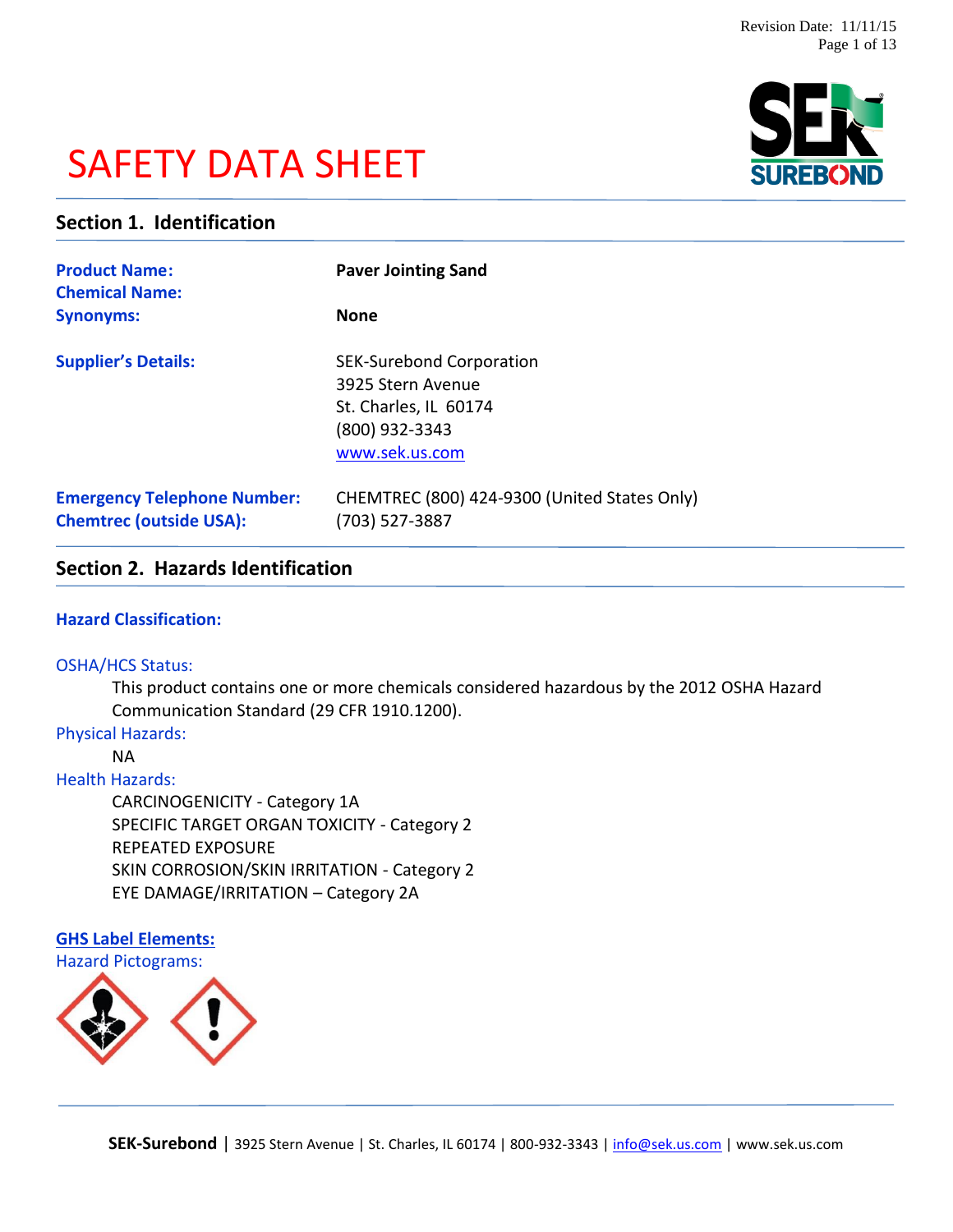#### Signal Word: Danger

#### Hazard Statements:

May cause cancer.

May cause damage to organs (lungs) through prolonged or repeated exposure.

Causes skin irritation.

Causes serious eye irritation.

### **Precautionary Statements:**

#### Prevention:

Obtain special instructions before use. Do not handle until all safety precautions have been read and understood. Wash any exposed body parts. Wear protective gloves/protective clothing/eye protection/face protection.

#### Response:

If exposed or concerned: Get medical advice/attention. If on skin: wash with plenty of water. Take off contaminated clothing and wash it before reuse. If in eyes: Rinse continuously with water for several minutes. Remove contact lenses, if present and easy to do.

#### Storage:

Store in a dry area.

#### Disposal:

Dispose of contents/container in accordance with local/regional/national/international regulations. Other hazards:

#### None known

# Supplemental Information:

Respirable Crystalline Silica (RCS) may cause cancer. Sand and gravel contains varying quantities of quartz (Crystalline Silica). In its natural bulk state, sand and gravel is not a known health hazard. Sand and gravel may be subjected to various natural or mechanical forces that produce small particles (dust) which may contain Respirable Crystalline Silica (particles less than 10 micrometers in aerodynamic diameter). Repeated inhalation of Respirable Crystalline Silica (quartz) may cause lung cancer according to IARC and NTP; ACGIH states that it is a suspected cause of cancer. Other forms of RCS (e.g. tridymite and cristobalite) may also be present or formed under certain industrial processes.

# **Section 3. Composition/Information on Ingredients**

| <b>Substance/Mixtures:</b><br><b>Chemical Nature:</b>      | Mixture                          |
|------------------------------------------------------------|----------------------------------|
| <b>Other Means of Identification:</b>                      | SEK-Surebond Paver Jointing Sand |
| <b>CAS number/other identifiers:</b><br><b>CAS Number:</b> | Mixture                          |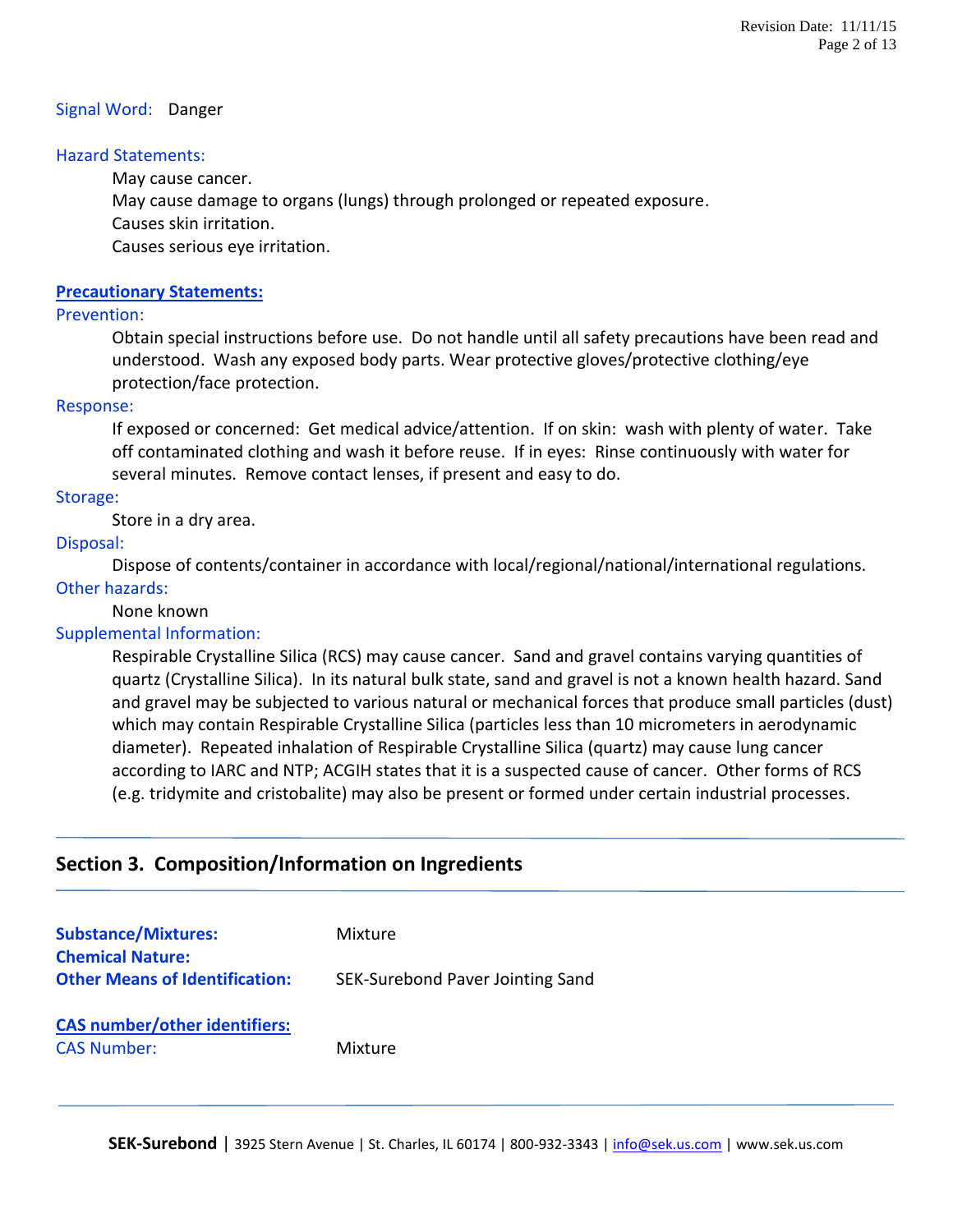| <b>Ingredient Name</b>      | CAS-No.    |     |
|-----------------------------|------------|-----|
| Sand and Gravel             | None       | >99 |
| Crystalline Silica (Quartz) | 14807-60-7 |     |

Any concentration shown as a range is to protect confidentiality or is due to process variation. There are no additional ingredients present which, within the current knowledge of the supplier and in the concentrations applicable, are classified as hazardous to health or the environment and hence require reporting in this section. These materials are mined from the earth. Trace amounts of naturally occurring elements might be detected during chemical analysis of these materials.

Occupational exposure limits, if available, are listed in Section 8.

# **Section 4. First Aid Measures**

# **Description of Necessary First Aid Measures:**

Eye Contact:

Dust: Immediately flush with plenty of water for at least 15 minutes while holding eyelid(s) apart. Remove contacts if present and easy to do. Occasionally lift the eyelid(s) to ensure thorough rinsing. Beyond flushing, do not attempt to remove material from the eye(s). Get medical attention if irritation develops or persists.

#### Inhalation:

Dust: Move to fresh air. Get medical attention if symptoms develop or persist.

#### Skin Contact:

Dust: Wash off with soap and water. Get medical attention if irritation develops and persists. Ingestion:

Dust: Rinse mouth and drink plenty of water. Never give anything by mouth to an unconscious person. Get medical attention.

# **Most Important Symptoms/Effects (both acute and delayed):**

Inhaling dust may cause discomfort in chest, shortness of breath and coughing. Prolonged inhalation may cause chronic health effects. This product contains Crystalline Silica. Prolonged or repeated inhalation of respirable crystalline silica liberated from this product can cause silicosis, and may cause cancer.

# **Indication of Immediate Medical Attention and Special Treatment Needed (if necessary):**

#### Notes to Physician:

Provide general supportive measures and treat symptomatically. Keep victim under observation. Symptoms may be delayed.

# Specific treatments:

Not applicable.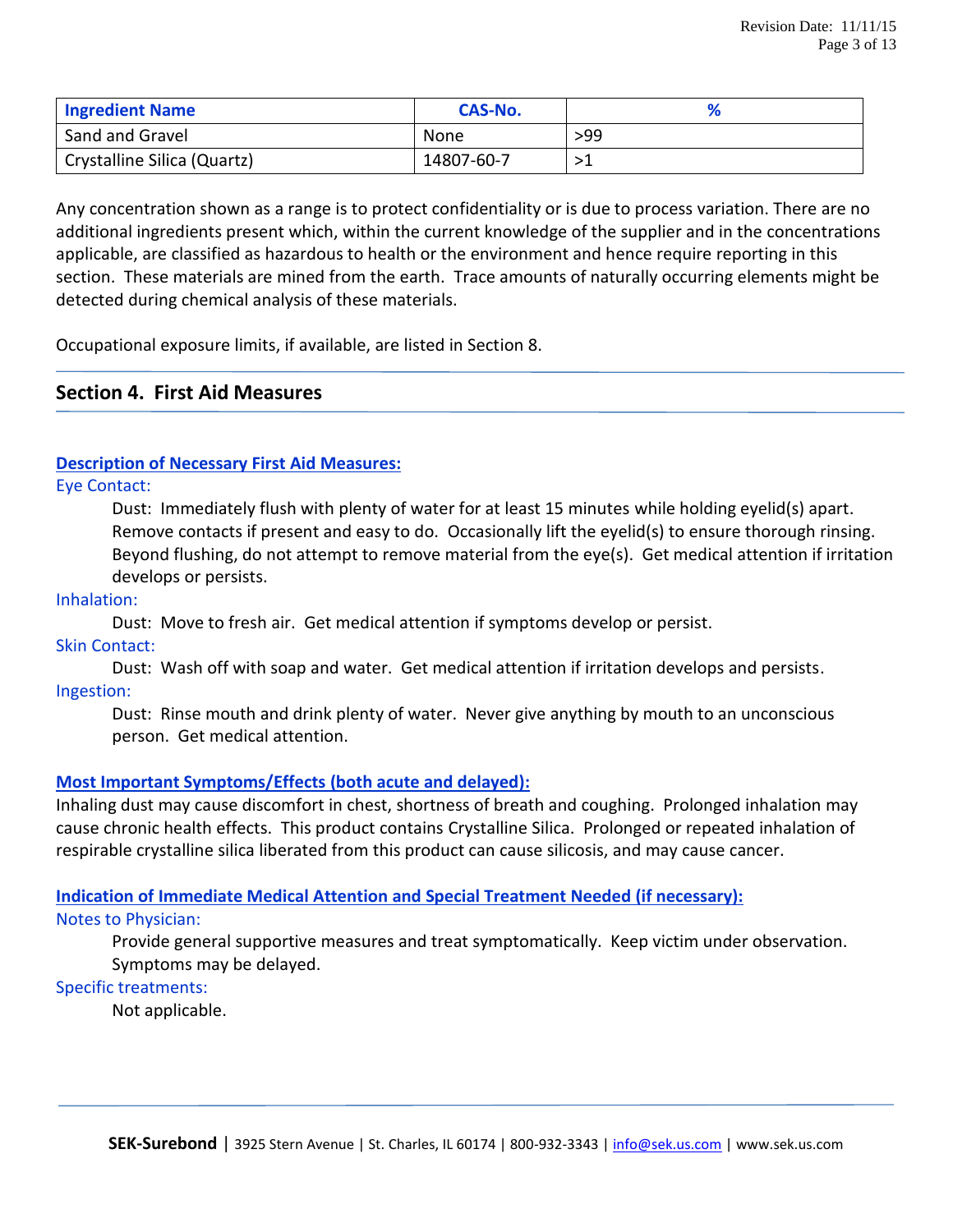#### Protection of first-aiders:

Ensure that the medical personnel are aware of the material(s) involved, and take precautions to protect themselves.

#### General information:

Pre-existing medical conditions that may be aggravated by exposure include disorders of the eye, skin and lung (including asthma and other breathing disorders). If addicted to tobacco, smoking will impair the ability of the lungs to clear themselves of dust.

# **Section 5. Firefighting Measures**

| <b>General Fire Hazards:</b>         | Not applicable.                                                                       |
|--------------------------------------|---------------------------------------------------------------------------------------|
| <b>Extinguishing Media:</b>          |                                                                                       |
| <b>Suitable Extinguishing Media:</b> | Not flammable. Use fire-extinguishing media appropriate for surrounding<br>materials. |
| Unsuitable Extinguishing Media:      | None known.                                                                           |
| <b>Special hazards arising from</b>  |                                                                                       |
| the substance or mixture:            | No unusual fire or explosion hazards noted. Not a combustible dust.                   |
| <b>Hazardous thermal</b>             |                                                                                       |
| <b>Decomposition:</b>                | None known.                                                                           |

#### **Special Protective Equipment for Firefighters:**

Use protective equipment appropriate for surrounding materials. No specific precautions. Contact with powerful oxidizing agents may cause fire and/or explosions (see Section 10 of SDS). No unusual fire or explosion hazards.

# **Section 6. Accidental Release Measures**

#### **Personal Precautions, Protective Equipment and Emergency Procedures:**

Wear appropriate personal protective equipment and clothing during clean-up of materials that contain or may liberate dust.

#### **Methods and Materials for Containment and Cleaning Up:**

Spilled material, where dust is generated may overexpose cleanup personnel to Respirable Crystalline Silica-containing dust. Do not dry sweep or use compressed air for clean-up. Wetting of spilled material and/or use of respiratory protective equipment may be necessary. Avoid discharge of fine particulate matter into drains or water courses.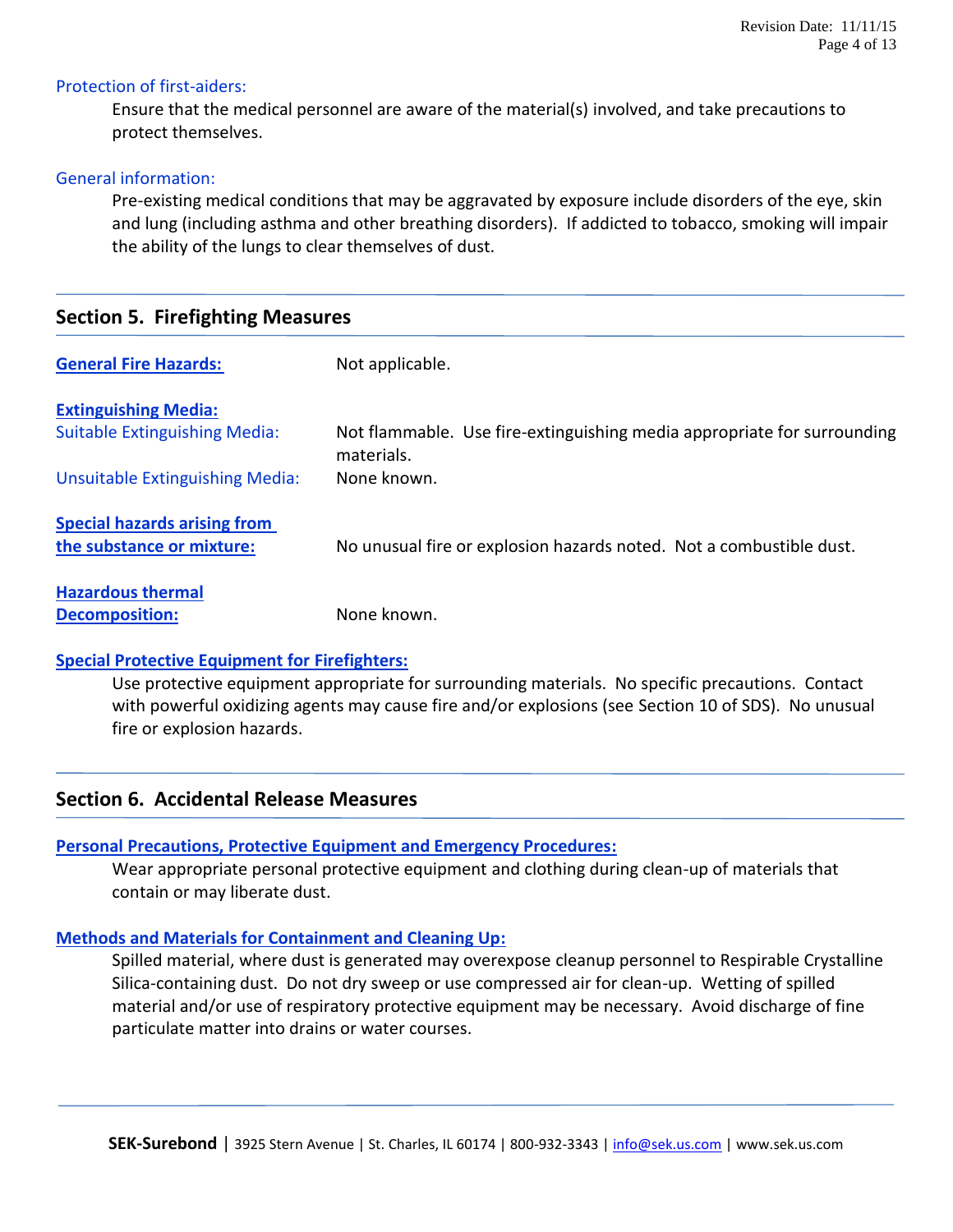# **Section 7. Handling and Storage**

# **Precautions for Safe Handling:**

#### Protective Measures:

Do not handle until all safety precautions have been read and understood. Keep formation of airborne dusts to a minimum. Provide appropriate exhaust ventilation at places where dust is formed. Do not breathe dust. Avoid prolonged exposure. Provide adequate ventilation. Wear appropriate personal protective equipment.

# **C**onditions for Safe Storage, Including any Incompatibilities:

Avoid dust formation or accumulation.

# **Section 8. Exposure Controls/Personal Protection**

#### **Control Parameters:**

#### **Occupational Exposure Limits**

1 – Value equivalent to OSHA formulas (29 CFR 1910.1000; 29 CFR

2 – Value also applies to MSHA metal/Non-Metal (1973 TLVs at 30 CFR 56/57.5001)

3 – OSHA enforces 0.250 mg/m<sup>3</sup> in construction and shipyards (CPL-03-00-007)

4 – Value also applies to OSHA construction (29 CRF 1926.55 Appendix A) and shipyards (29 CFR 1915.1000 Table Z)

 $5 - MSHA$  limit = 10 mg/m<sup>3</sup>

| <b>Ingredient Name</b>                            | <b>Exposure Limits</b>                                    |  |
|---------------------------------------------------|-----------------------------------------------------------|--|
| Particles not otherwise classified                | <b>ACGIH TLV (United States, 3/2012)</b>                  |  |
|                                                   | TWA: 3 mg/m <sup>3</sup> . Form: Respirable particles (2) |  |
|                                                   | TWA: 10 mg/m <sup>3</sup> . Form: Inhalable particles (2) |  |
|                                                   | OSHA PEL (United States, 6/2010)                          |  |
|                                                   | PEL: 5mg/m <sup>3</sup> . Form: Respirable fraction       |  |
|                                                   | PEL: 15 mg/m <sup>3</sup> . Form: Total dust(4)           |  |
|                                                   | TWA: 5mg/m <sup>3</sup> . Form: Respirable fraction (1)   |  |
|                                                   | TWA: 15mg/m <sup>3</sup> . Form: Total dust (1, 4, 5)     |  |
|                                                   |                                                           |  |
| Crystalline Silica (Quartz) (CAS 14808-60-7)      | OSHA PEL (United States, 6/2010)                          |  |
|                                                   | TWA: $0.3 \text{ mg/m}^3$ . Form: Total dust $(1,2)$      |  |
|                                                   | TWA: $0.1 \text{ mg/m}^3$ . Form: Respirable $(1,2,3)$    |  |
| <b>Crystalline Silica (all forms CAS mixture)</b> | ACGIH TLV (United States, 3/2012)                         |  |
|                                                   | TWA: 0.025 mg/m <sup>3</sup> . Form: Respirable fraction  |  |
|                                                   | NIOSH REL (United States, 6/2009)                         |  |
|                                                   | TWA: 0.05 mg/m <sup>3</sup> . Form: Respirable dust       |  |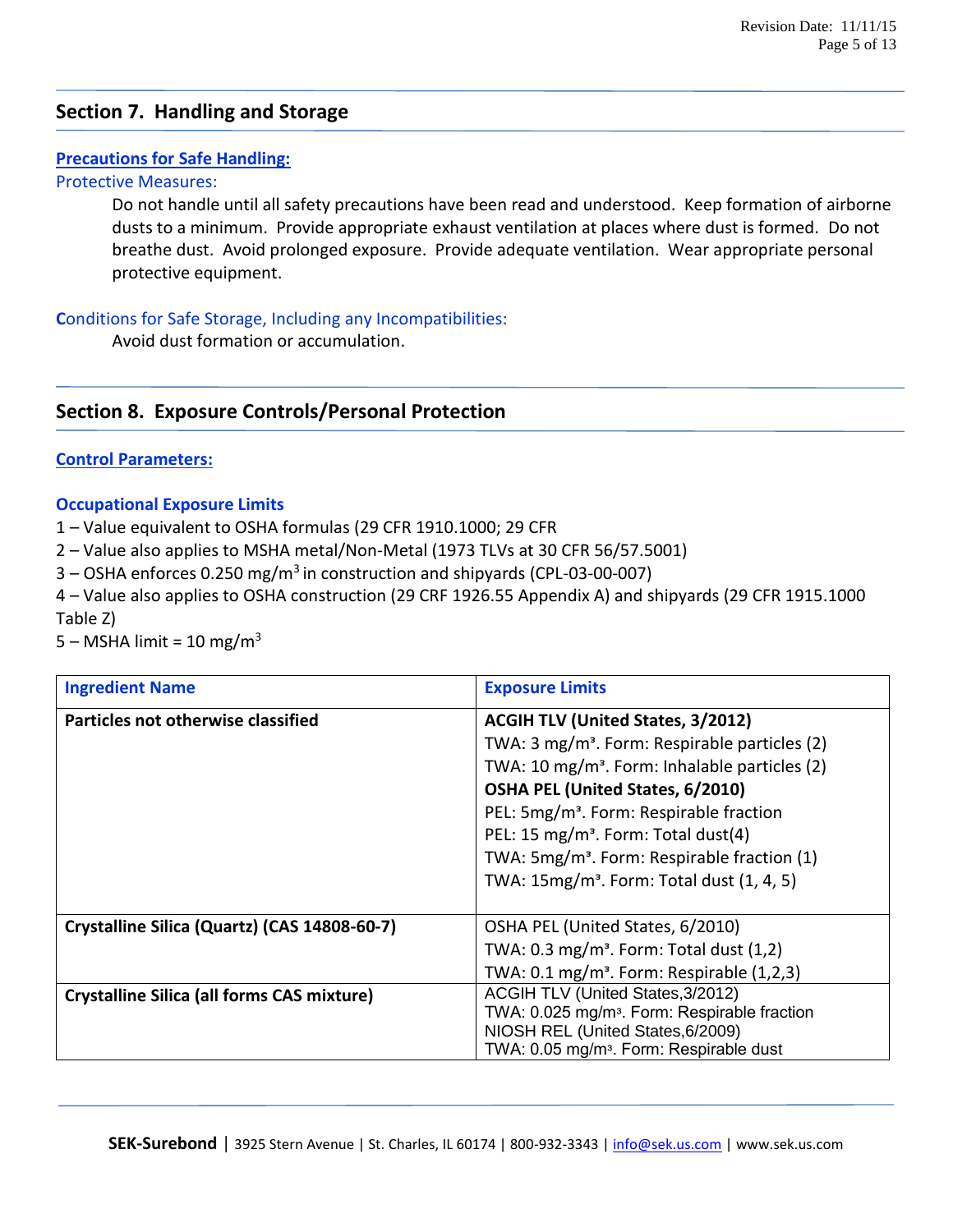# **Exposure Controls:**

#### Appropriate Engineering Controls:

Good ventilation (typically 10 air changes per hour indoors) should be used. Ventilation rates should be matched to conditions. If applicable, use process enclosures, local exhaust ventilation, or other engineering controls to maintain airborne levels below recommended exposure limits. If exposure limits have not been established, maintain airborne levels to an acceptable level.

#### Exposure Guidelines:

OSHA PELs, MSHA PELs, and ACGIH TLVs are 8-hr TWA values. NIOSH RELs are for TWA exposures up to 10-hr/day and 40-hr/wk. Occupational exposure to nuisance dust (total and respirable) and Respirable Crystalline Silica should be monitored and controlled. Terms including "Particulates Not Otherwise Classified," "Particulates Not Otherwise Regulated," Particulates Not Otherwise Specified," and "Inert or Nuisance Due" are often used interchangeably; however, the user should review each agency's terminology for differences in meanings.

#### Biological limit values:

No biological exposure limits noted for the ingredient(s).

#### **Individual Protection Measures, Such As Personal Protective Equipment:**

#### Hygiene Measures:

Always observe good personal hygiene measures, such as washing after handling the material and before eating, drinking and/or smoking. Routinely wash work clothing and protective equipment to remove contaminants.

#### Eye/Face Protection:

Wear safety glasses with side shields (or goggles).

#### Hand Protection:

Use personal protective equipment as required.

#### Body Protection:

Use personal protective equipment as required.

#### Other Skin Protection:

Use personal protective equipment as required.

#### Respiratory Protection:

When handling or performing work that produces dust or Respirable Crystalline Silica in excess of applicable exposure limits, wear a NIOSH-approved respirator that is properly fitted and is in good condition. Respirators must be used in accordance with all applicable workplace regulations.

#### Thermal Hazards:

Not anticipated. Wear appropriate thermal protective clothing if necessary.

# **Section 9. Physical and Chemical Properties**

# **Information on Basic Physical and Chemical Properties:**

Appearance: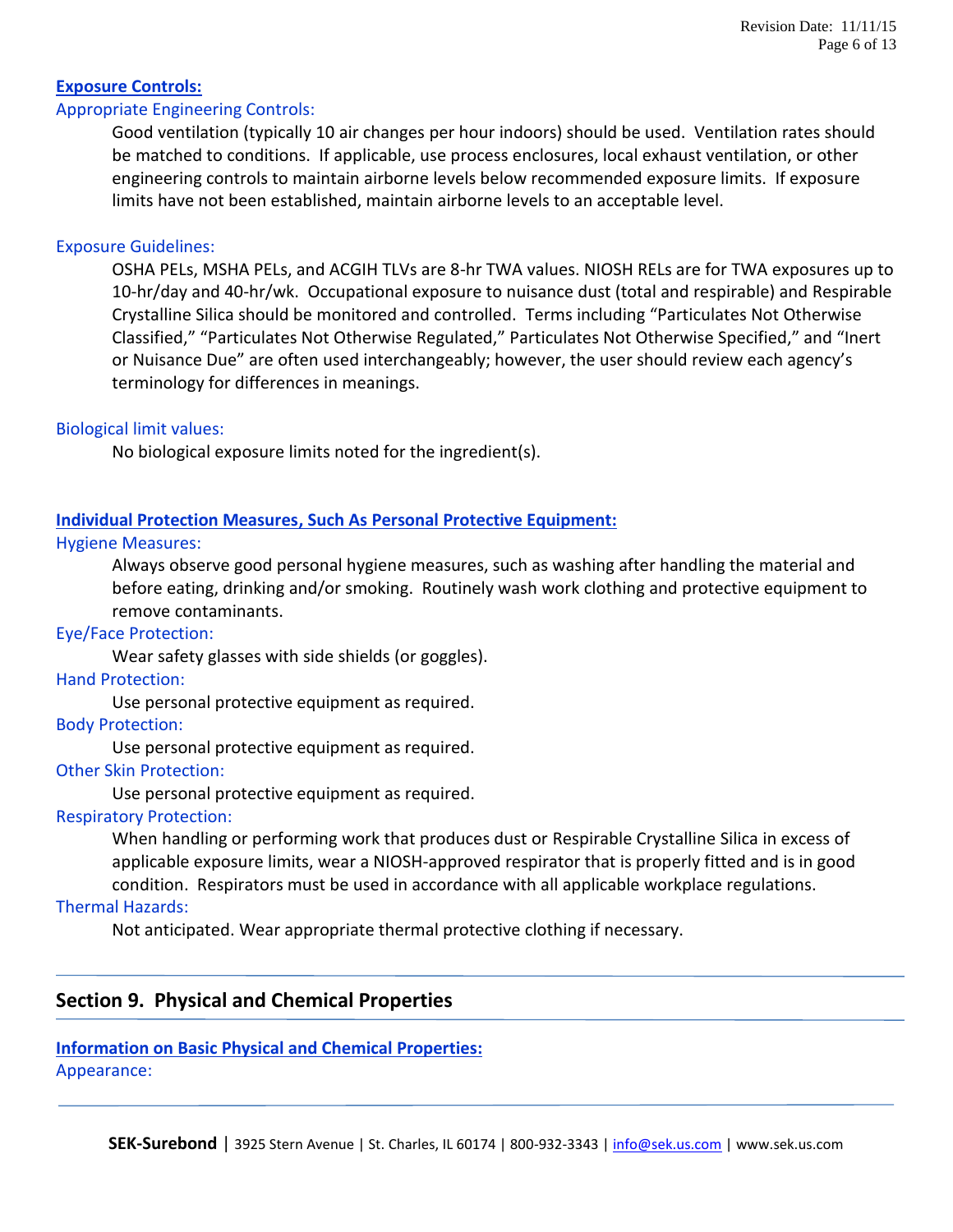| Color:<br>Various colors<br>Not applicable<br>Odor:<br><b>Odor Threshold:</b><br>Not applicable<br>No data available<br>pH:<br><b>Melting Point/Freezing Point:</b><br>Not applicable<br>Initial Boiling Point & Range:<br>Not applicable<br><b>Flash Point:</b><br>Non-combustible<br>Not applicable<br><b>Burning Time:</b><br><b>Evaporation Rate:</b><br>Not applicable<br>Flammability (solid, gas):<br>Not applicable<br><b>Upper Explosion Limit:</b><br>Not applicable<br><b>Lower Explosion Limit:</b><br>Not applicable<br>Not applicable<br><b>Vapor Pressure:</b><br>Not applicable<br><b>Relative Vapor Density:</b><br>Not available<br><b>Relative Density:</b><br>Solubility: |  |
|-----------------------------------------------------------------------------------------------------------------------------------------------------------------------------------------------------------------------------------------------------------------------------------------------------------------------------------------------------------------------------------------------------------------------------------------------------------------------------------------------------------------------------------------------------------------------------------------------------------------------------------------------------------------------------------------------|--|
|                                                                                                                                                                                                                                                                                                                                                                                                                                                                                                                                                                                                                                                                                               |  |
|                                                                                                                                                                                                                                                                                                                                                                                                                                                                                                                                                                                                                                                                                               |  |
|                                                                                                                                                                                                                                                                                                                                                                                                                                                                                                                                                                                                                                                                                               |  |
|                                                                                                                                                                                                                                                                                                                                                                                                                                                                                                                                                                                                                                                                                               |  |
|                                                                                                                                                                                                                                                                                                                                                                                                                                                                                                                                                                                                                                                                                               |  |
|                                                                                                                                                                                                                                                                                                                                                                                                                                                                                                                                                                                                                                                                                               |  |
|                                                                                                                                                                                                                                                                                                                                                                                                                                                                                                                                                                                                                                                                                               |  |
|                                                                                                                                                                                                                                                                                                                                                                                                                                                                                                                                                                                                                                                                                               |  |
|                                                                                                                                                                                                                                                                                                                                                                                                                                                                                                                                                                                                                                                                                               |  |
|                                                                                                                                                                                                                                                                                                                                                                                                                                                                                                                                                                                                                                                                                               |  |
|                                                                                                                                                                                                                                                                                                                                                                                                                                                                                                                                                                                                                                                                                               |  |
|                                                                                                                                                                                                                                                                                                                                                                                                                                                                                                                                                                                                                                                                                               |  |
|                                                                                                                                                                                                                                                                                                                                                                                                                                                                                                                                                                                                                                                                                               |  |
|                                                                                                                                                                                                                                                                                                                                                                                                                                                                                                                                                                                                                                                                                               |  |
|                                                                                                                                                                                                                                                                                                                                                                                                                                                                                                                                                                                                                                                                                               |  |
|                                                                                                                                                                                                                                                                                                                                                                                                                                                                                                                                                                                                                                                                                               |  |
| Insoluble<br><b>Solubility in Water:</b>                                                                                                                                                                                                                                                                                                                                                                                                                                                                                                                                                                                                                                                      |  |
| <b>Partition coefficient</b>                                                                                                                                                                                                                                                                                                                                                                                                                                                                                                                                                                                                                                                                  |  |
| (n-octanol/water):<br>Not applicable                                                                                                                                                                                                                                                                                                                                                                                                                                                                                                                                                                                                                                                          |  |
| <b>Auto-ignition Temperature:</b><br>Not applicable                                                                                                                                                                                                                                                                                                                                                                                                                                                                                                                                                                                                                                           |  |
| Not applicable<br><b>Decomposition Temperature:</b>                                                                                                                                                                                                                                                                                                                                                                                                                                                                                                                                                                                                                                           |  |
| Not available<br>SADT:                                                                                                                                                                                                                                                                                                                                                                                                                                                                                                                                                                                                                                                                        |  |
| Not applicable<br><b>Viscosity:</b>                                                                                                                                                                                                                                                                                                                                                                                                                                                                                                                                                                                                                                                           |  |

# **Section 10. Stability and Reactivity**

| Reactivity:                                | This product is stable and non-reactive under normal conditions<br>of use, storage and transport.    |
|--------------------------------------------|------------------------------------------------------------------------------------------------------|
| <b>Chemical Stability:</b>                 | Material is stable under normal conditions.                                                          |
| <b>Possibility of Hazardous Reactions:</b> | No dangerous reaction known under conditions of normal use.                                          |
| <b>Conditions to Avoid:</b>                | Avoid contact with strong oxidizing agents.                                                          |
| <b>Incompatible Materials:</b>             | Crystalline Silica may react violently with strong oxidizing agents,<br>causing fire and explosions. |
| <b>Hazardous Decomposition Products:</b>   | None expected.                                                                                       |

# **Section 11. Toxicological Information**

# **Information on Toxicological Effects:**

# **Acute Toxicity:**

SEK-Surebond | 3925 Stern Avenue | St. Charles, IL 60174 | 800-932-3343 | [info@sek.us.com](mailto:info@sek.us.com) | www.sek.us.com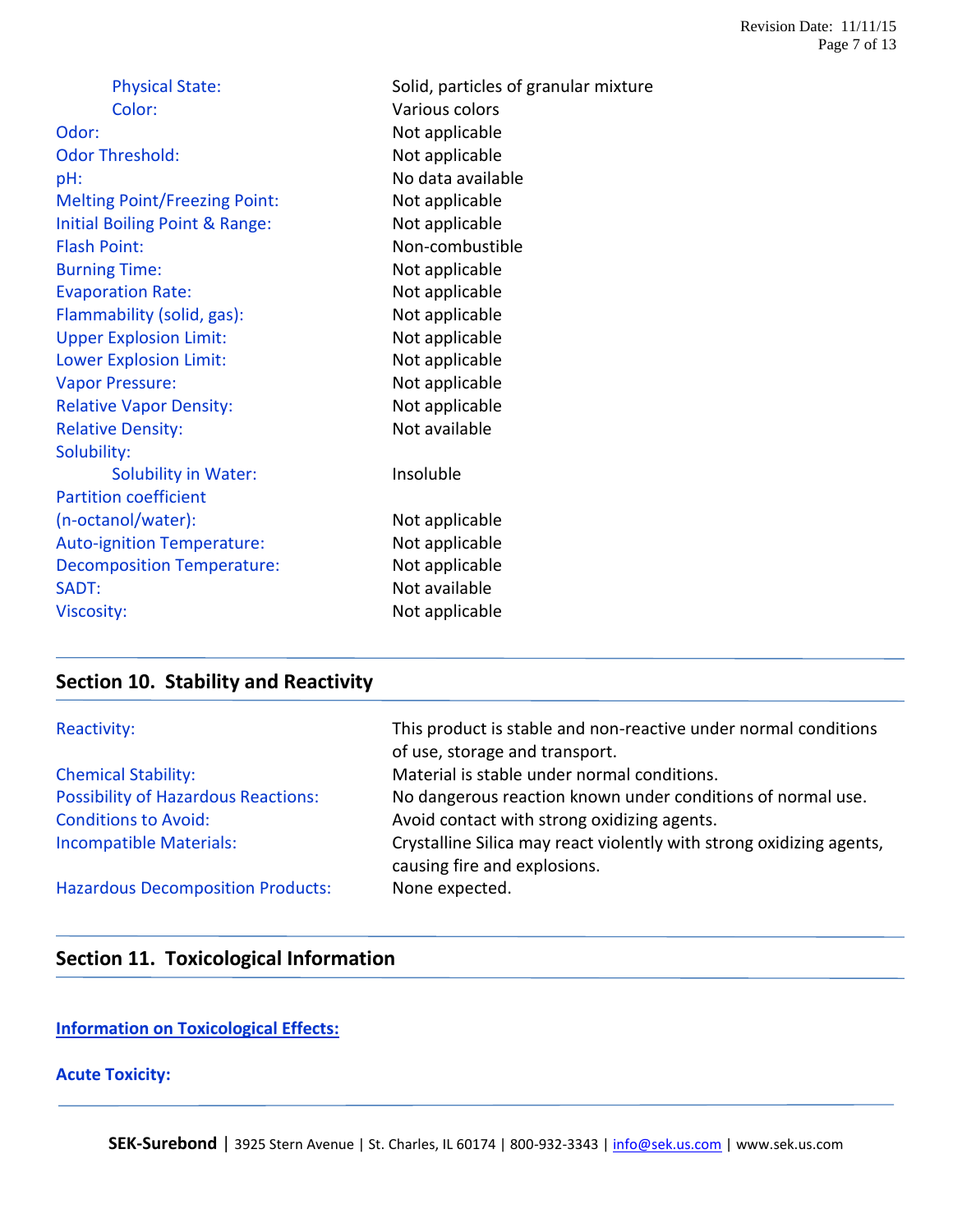Not expected to be acutely toxic.

#### **Irritation/Corrosion:**

Skin: Dust may cause irritation through mechanical abrasion. This product is not expected to be a skin hazard.

Eyes: Direct Contact with eyes may cause temporary irritation through mechanical abrasion. Inhalation: Repeated inhalation of Respirable Crystalline Silica (quartz) may cause silicosis, a fibrosis (scarring) of the lungs. Silicosis is irreversible and may be fatal. Silicosis increases the risk of contracting pulmonary tuberculosis. Some studies suggest that repeated inhalation of Respirable Crystalline Silica may cause other adverse health effects including lung and kidney cancer.

Ingestion: Not likely due to product form; however, accidental ingestion may cause discomfort.

# **Sensitization:**

Respiratory sensitization: No respiratory sensitizing effects known.

Skin sensitization: Not known to be a dermal irritant or sensitizer.

#### **Mutagenicity:**

No data available to indicate product or any components present at greater than 0.1% are mutagenic or genotoxic.

# **Aspiration Hazard:**

Not expected to be an aspiration hazard.

#### **Reproductive toxicity:**

Not expected to be a reproductive hazard.

# **Symptoms related to physical, chemical and toxicological characteristics:**

Dust can cause discomfort in chest, shortness of breath and/or coughing.

#### **Carcinogenicity:**

Respirable Crystalline Silica has been classified by IARC and NTP as a known human carcinogen, and classified by ACGIH as a suspected human carcinogen.

| <b>Product/Ingredient Name</b>  | <b>OSHA</b> | <b>IARC</b>              | <b>ACGIH</b>   | <b>NTP</b>               |
|---------------------------------|-------------|--------------------------|----------------|--------------------------|
| Crystalline Silica (Quartz) CAS | Not listed  | 1 Carcinogenic to humans | A <sub>2</sub> | Known to be              |
| 14808-60-7)                     |             |                          |                | human carcinogen         |
| Respirable Tridymite and        | Not listed  | 1 Carcinogenic to humans | -              | $\overline{\phantom{a}}$ |
| Cristobalite (other forms of    |             |                          |                |                          |
| crystalline) (CAS Mixture)      |             |                          |                |                          |

#### **Specific target organ toxicity (acute exposure):**

| <b>Name</b>                            | Category                 | <b>Route of Exposure</b> | <b>Target Organs</b>          |
|----------------------------------------|--------------------------|--------------------------|-------------------------------|
| Crystalline Silica (Quartz) CAS 14808- | $\overline{\phantom{a}}$ | Inhalation               | Not reported to have effects. |
| $60-7)$                                |                          |                          |                               |
| Respirable Tridymite and Cristobalite  |                          | Inhalation               | Not reported to have effects. |
| (other forms of crystalline) (CAS      |                          |                          |                               |
| Mixture)                               |                          |                          |                               |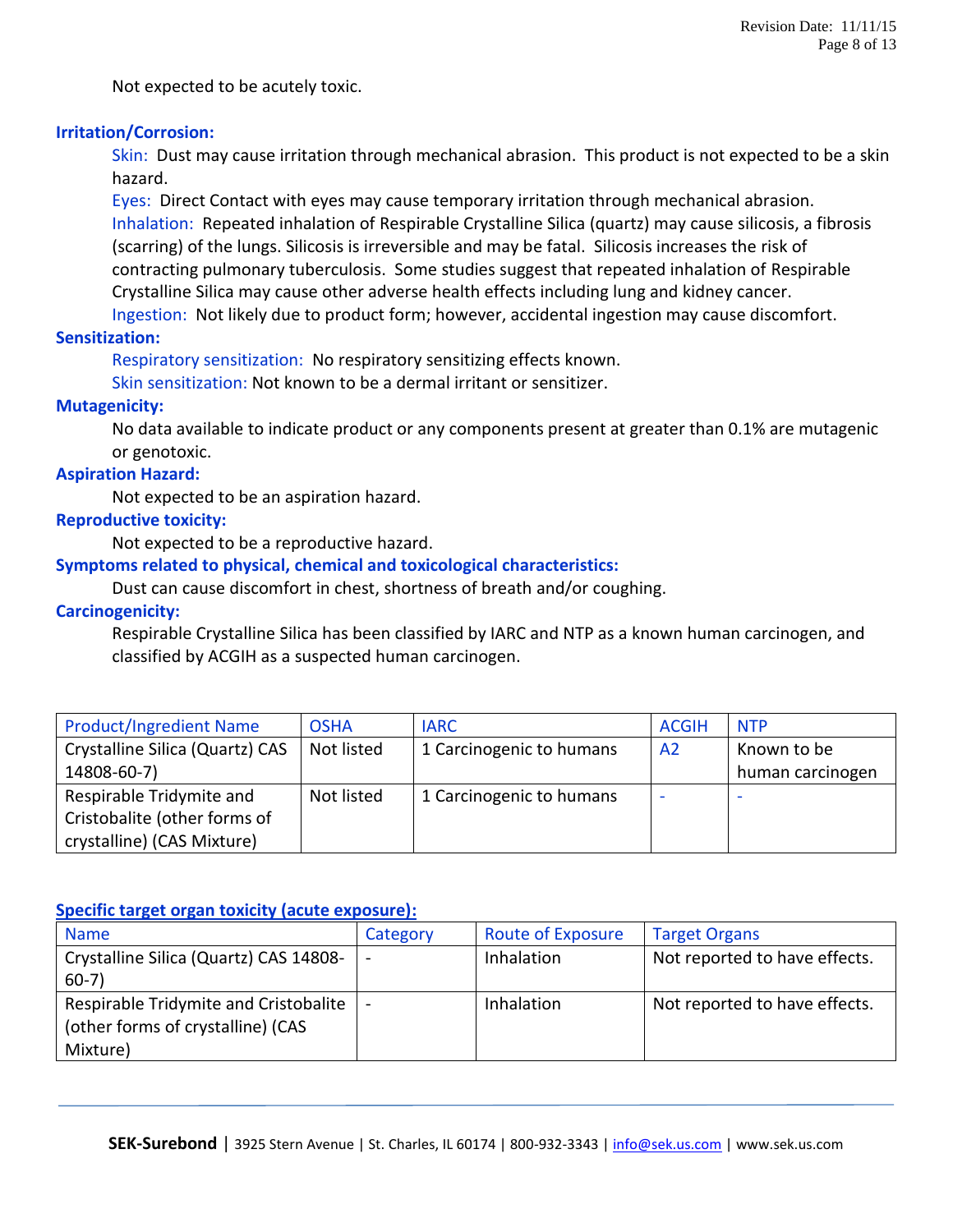# **Specific target organ toxicity (chronic exposure):**

| <b>Name</b>                            | Category | <b>Route of Exposure</b> | <b>Target Organs</b>        |
|----------------------------------------|----------|--------------------------|-----------------------------|
| Crystalline Silica (Quartz) CAS 14808- |          | <b>Inhalation</b>        | May cause damage to organs  |
| $60-7)$                                |          |                          | (lung) through prolonged or |
|                                        |          |                          | repeated exposure.          |
| Respirable Tridymite and Cristobalite  |          | <b>Inhalation</b>        | May cause damage to organs  |
| (other forms of crystalline) (CAS      |          |                          | (lung) through prolonged or |
| Mixture)                               |          |                          | repeated exposure.          |

# Potential chronic health effects:

General: Prolonged inhalation of Respirable Crystalline Silica may be harmful. May cause damage to organs (lungs) through prolonged or repeated exposure. There are reports in the literature suggesting that excessive Crystalline Silica exposure may be associated with autoimmune disorders and other adverse health effects involving the kidney. In particular, the incidence of scleroderma (thickening of the skin caused by swelling and the thickening of fibrous tissue) appears to be higher in silicotic individuals. To date, the evidence does not conclusively determine a causal relationship between silica exposure and these adverse health effects.

# **Section 12. Ecological Information**

# **EcoToxicity:**

Not expected to be harmful to aquatic organisms. Discharging sand and gravel dust and fines into waters may increase total suspended (TSP) levels that can be harmful to certain aquatic organisms.

| Persistence and degradability:    | Not applicable.                                                       |
|-----------------------------------|-----------------------------------------------------------------------|
| <b>Bioaccumulative potential:</b> | Not applicable.                                                       |
| Mobility in soil:                 | Not applicable.                                                       |
| <b>Other adverse effects:</b>     | No other adverse environmental effects (e.g. ozone depletion,         |
|                                   | photochemical ozone creation potential, global warming potential) are |
|                                   | expected from this component.                                         |

# **Section 13. Disposal Considerations**

# **Disposal methods:**

Do not allow fine particulate matter to drain into sewers/water supplies. Do not contaminate ponds, waterways or ditches with fine particulates. Dispose of contents in accordance with local/regional/national/international regulations.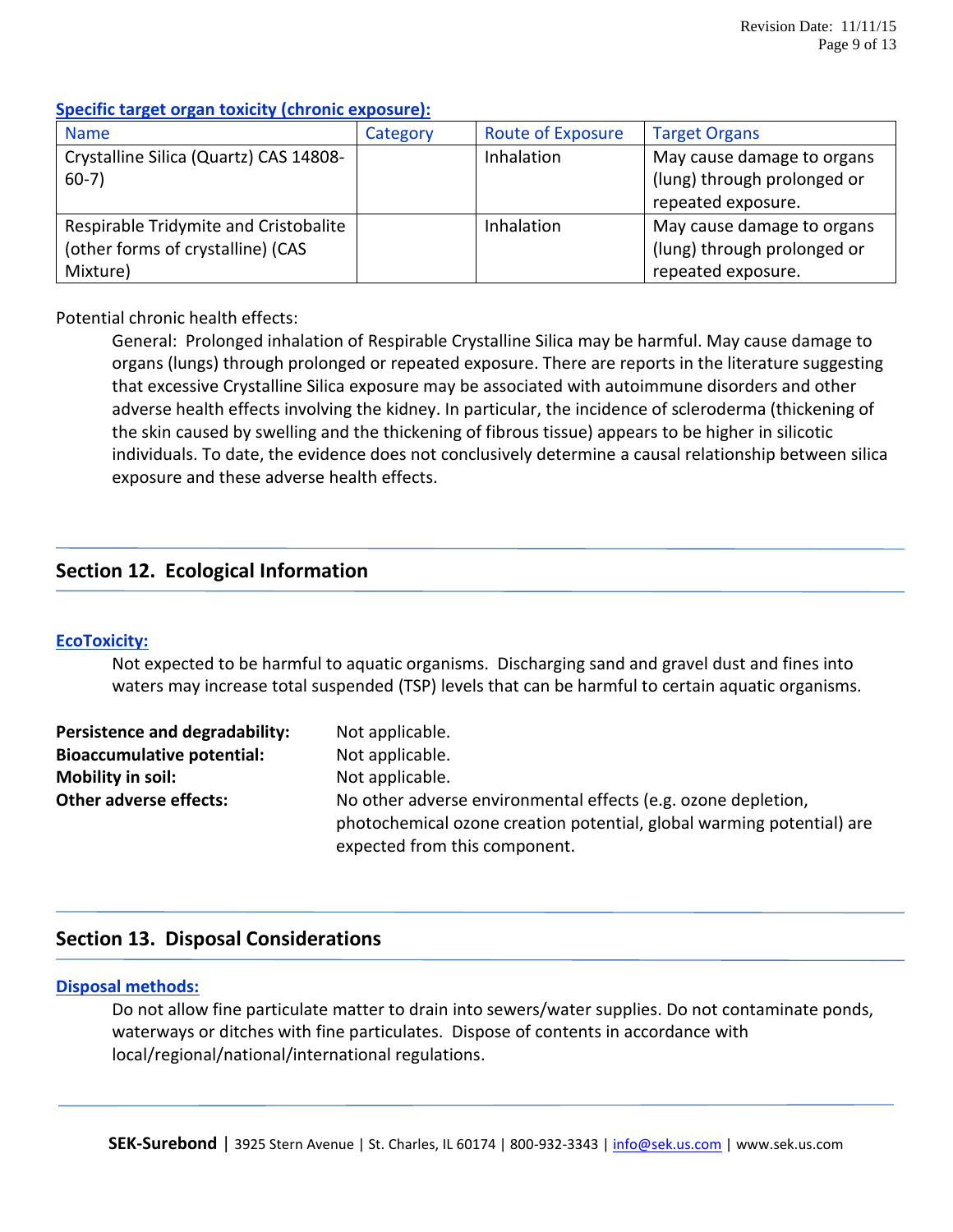#### Hazardous Waste Code:

Not regulated.

#### Waste from residues/unused product:

Dispose of in accordance with local regulations. Empty containers or liners may retain some product residues. This material and its container must be disposed of in a safe manner.

### Contaminated Packaging:

Since emptied containers may retain product residue, follow label warnings even after container is emptied. Empty packaging materials should be recycled or disposed of in accordance with applicable regulations and practices.

# **Section 14. Transport Information**

|                            | <b>DOT Classification</b> | <b>IMDG</b>    | <b>IATA</b>    |
|----------------------------|---------------------------|----------------|----------------|
| <b>UN Number</b>           | Not regulated.            | Not regulated. | Not regulated. |
| UN Proper shipping name    |                           |                |                |
| Transport hazard class(es) |                           |                |                |
| Packing group              |                           |                | -              |
| Environmental hazards      |                           |                |                |
| Additional information     |                           |                |                |

Transport in bulk according to Annex II of MARPOL 73/78 and the IBC Code.

# **Section 15. Regulatory Information**

# **U.S. Federal regulations:**

#### OSHA Hazard Communication Standard, 29 CFR 1910.1200:

This product is a "Hazardous Chemical" as defined by the OSHA Hazard Communication Standard, 29 CFR 1910.1200

TSCA Section 12(b) Export Notification (40 CFR 707, Subpart. D): Not regulated

OSHA Specifically Regulated Substances (29 CFR 1910.1001-1050): Not listed

CERCLA Hazardous Substance List (40 CFR 302.4): Not listed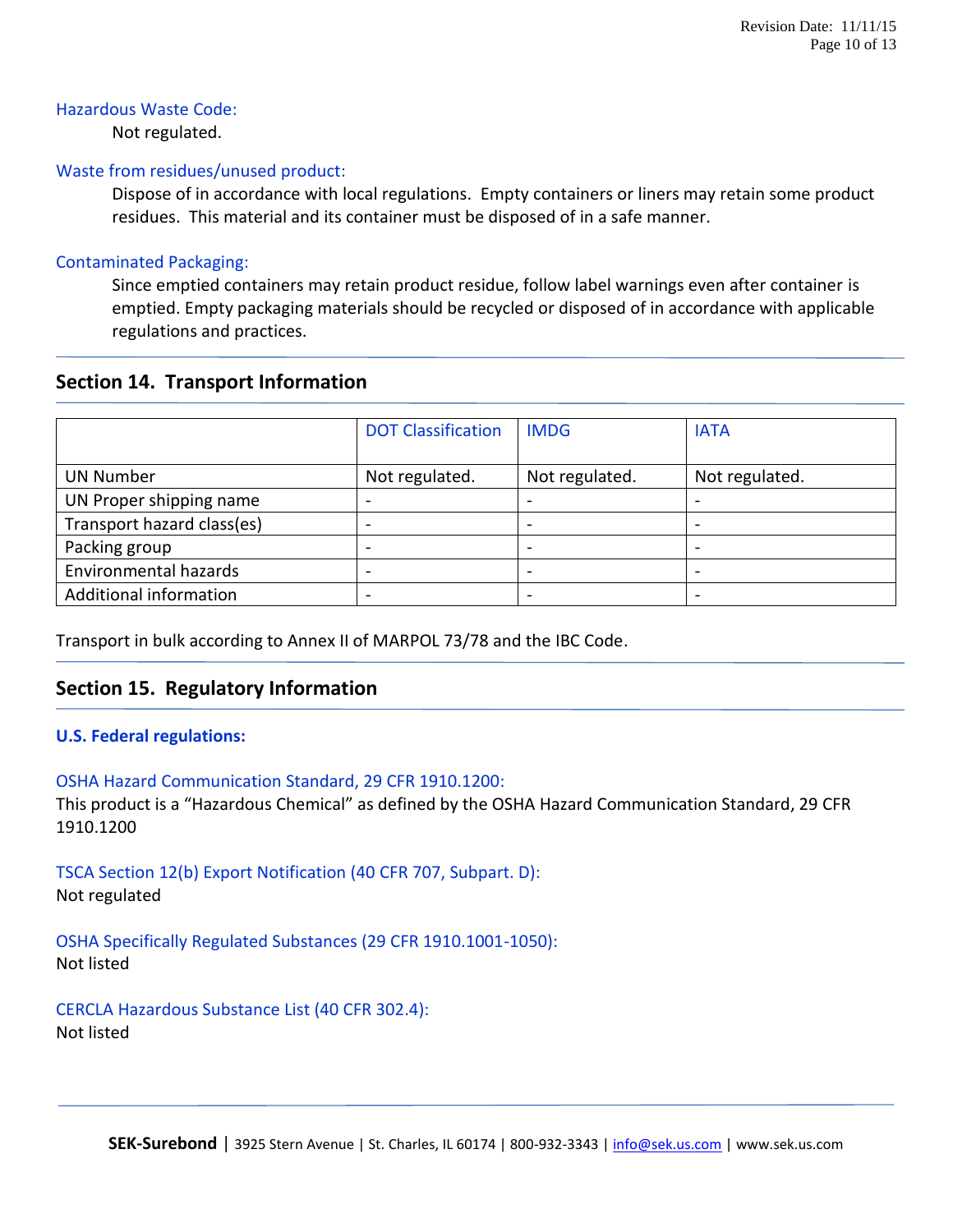Clean Air Act Section 112 (b): Hazardous Air Pollutants (HAPs): Not regulated

# Clean Air Act Section 112 (r) Accidental Release Prevention (40 CFR 68.130): Not regulated

Safe Drinking Water Act (SDWA): Not regulated

# **SARA 311/312**

**Classification:** Delayed (chronic) health hazard.

# **Composition/Information on Ingredients:**

| <b>Name</b>                                   | %  | <b>Fire Hazard   Sudden</b> | <b>Release of</b><br><b>Pressure</b> | <b>Reactive</b> | <b>Immediate</b><br>(acute)<br><b>Health</b><br><b>Hazard</b> | <b>Delayed</b><br>(chronic)<br><b>Health</b><br><b>Hazard</b> |
|-----------------------------------------------|----|-----------------------------|--------------------------------------|-----------------|---------------------------------------------------------------|---------------------------------------------------------------|
| Crystalline Silica (Quartz)<br>CAS 14808-60-7 | >1 | No.                         | No                                   | No              | No                                                            | Yes                                                           |

### **SARA 313 (TRI)**

|                            | <b>Product Name</b>         | <b>CAS Number</b> |               |
|----------------------------|-----------------------------|-------------------|---------------|
| Form R-Report Requirements | Crystalline Silica (Quartz) | 14808-60-7        | Not regulated |

# **STATE REGULATIONS:**

| <b>Massachusetts RTK:</b> | The following components are listed: Crystalline Silica (Quartz) (CAS 14808-60-7), |
|---------------------------|------------------------------------------------------------------------------------|
|                           | Respirable Tridymite and Cristobalite (other forms of Crystalline Silica) (CAS     |
|                           | Mixture)                                                                           |
| New Jersey RTK:           | The following components are listed: Crystalline Silica (Quartz) (CAS 14808-60-7), |
|                           | Respirable Tridymite and Cristobalite (other forms of Crystalline Silica) (CAS     |
|                           | Mixture)                                                                           |
| Pennsylvania RTK:         | The following components are listed: Crystalline Silica (Quartz) (CAS 14808-60-7), |
|                           | Respirable Tridymite and Cristobalite (other forms of Crystalline Silica) (CAS     |
|                           | Mixture)                                                                           |
| <b>Rhode Island RTK:</b>  | Not regulated.                                                                     |

# **California Prop. 65:**

WARNING: This product contains crystalline silica and chemicals (trace metals) known to the State of California to cause cancer.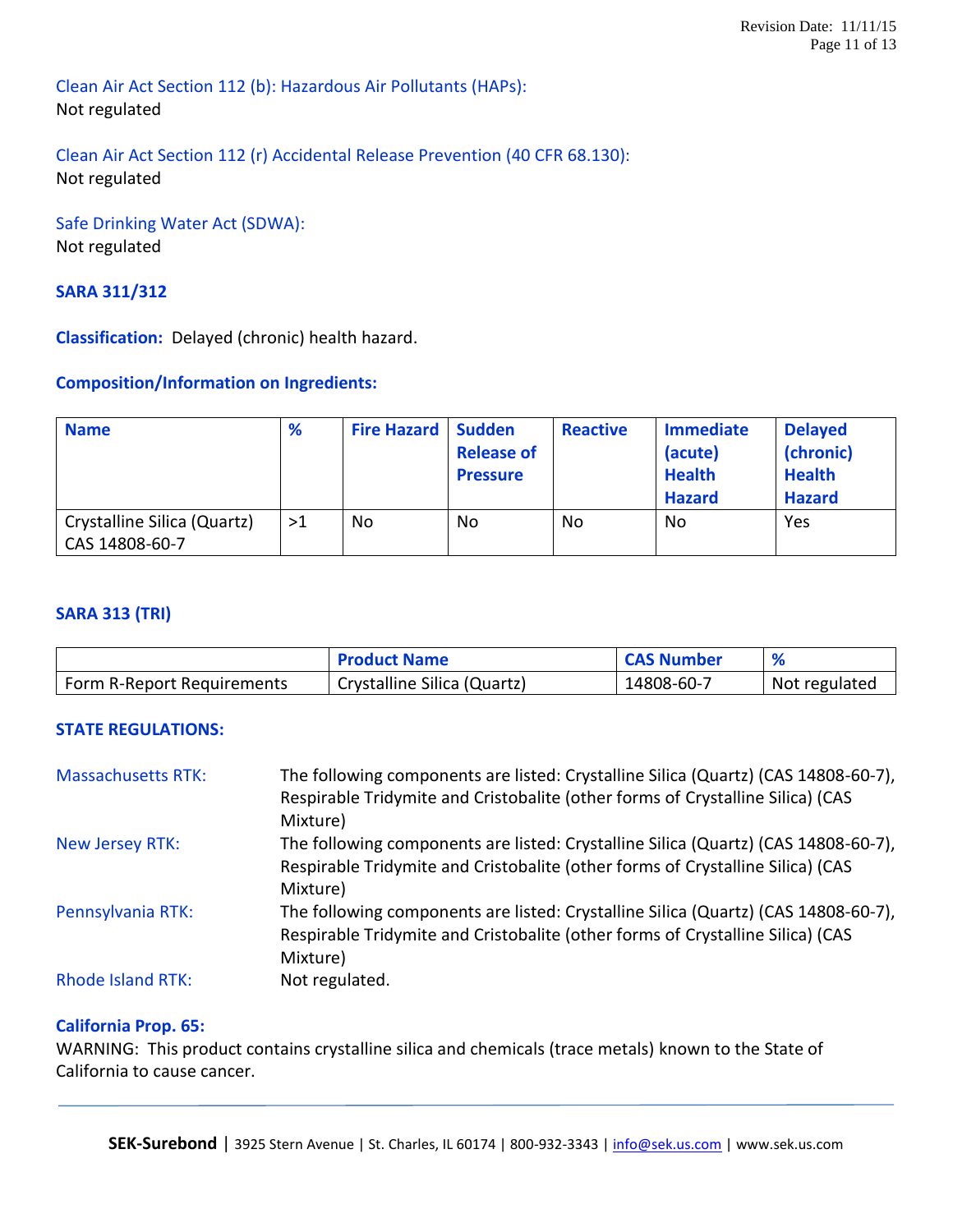| <b>Ingredient Name</b>                        |     |    | Cancer   Reproductive   No significant risk level   Maximum acceptable | dosage level |
|-----------------------------------------------|-----|----|------------------------------------------------------------------------|--------------|
| Crystalline Silica (Quartz)<br>CAS 14808-60-7 | Yes | No | No                                                                     | No           |

#### **International Regulations:**

| <b>Ingredient Name</b>      | CAS#       | <b>TSCA</b> | <b>Canada</b> | <b>WHMIS</b>     | <b>EEC</b>    |
|-----------------------------|------------|-------------|---------------|------------------|---------------|
| Crystalline Silica (Quartz) | 14808-60-7 | Yes         | <b>DSL</b>    | D <sub>2</sub> A | <b>EINECS</b> |

#### **WHMIS Classification:**

D2A "Materials Causing Other Toxic Effects"



# **Section 16. Other Information**

#### **Abbreviations:**

ACGIH - American Conference of Governmental Industrial Hygienists CAS - Chemical Abstract Service CERCLA - Comprehensive Emergency Response and Comprehensive Liability Act CFR - Code of Federal Regulations DOT - Department of Transportation GHS - Globally Harmonized System HEPA - High Efficiency Particulate Air IATA - International Air Transport Association IARC - International Agency for Research on Cancer IMDG - International Maritime Dangerous Goods NIOSH - National Institute of Occupational Safety and Health NOEC - No Observed Effect Concentration NTP - National Toxicology Program OSHA - Occupational Safety and Health Administration PEL - Permissible Exposure Limit REL - Recommended Exposure Limit RQ - Reportable Quantity SARA - Superfund Amendments and Reauthorization Act SDS - Safety Data Sheet